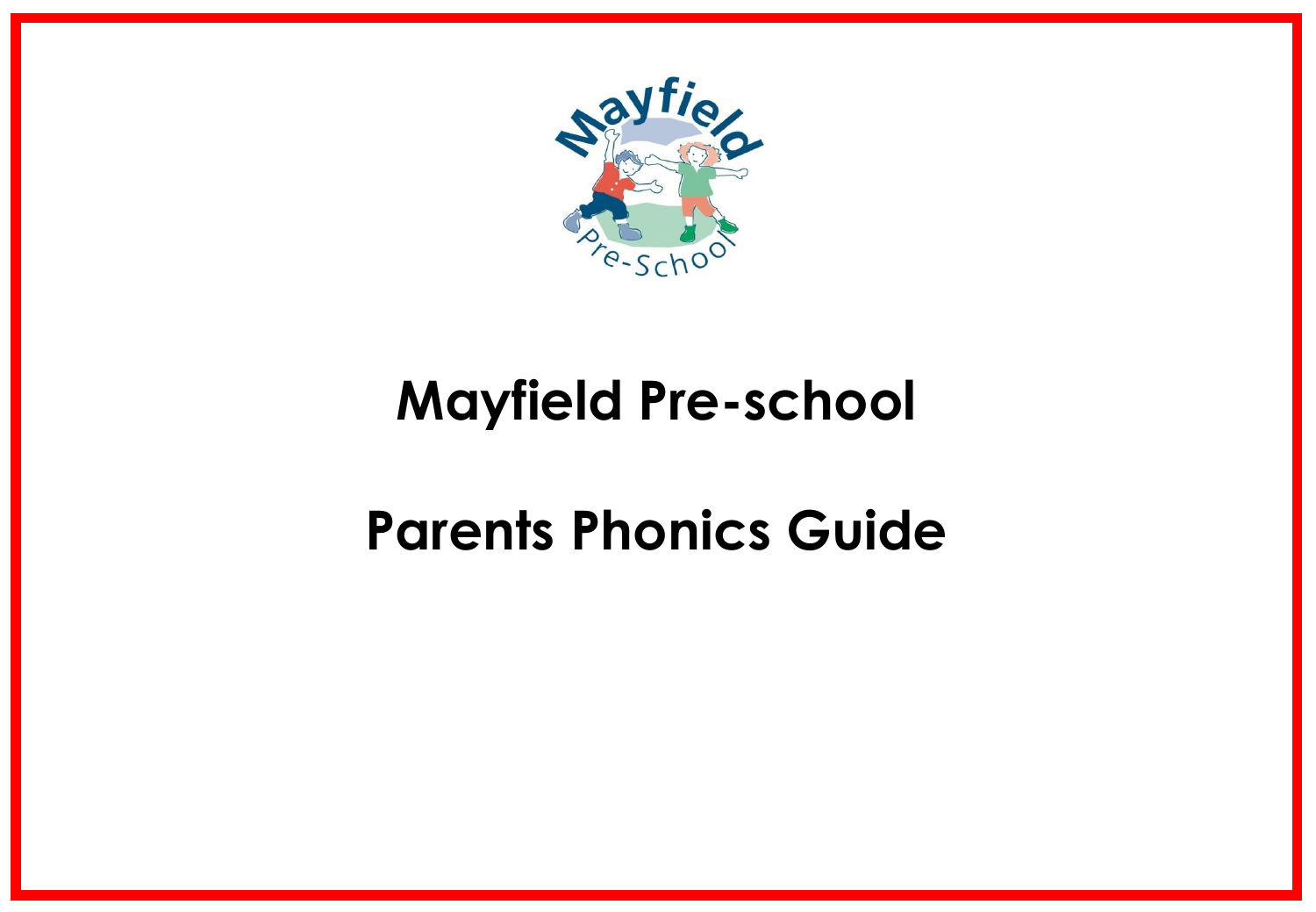## **What is 'phonics'?**

Words are made up from small units of sound called phonemes. Phonics teaches children to be able to listen carefully and identify the phonemes that make up each word. This helps children to learn to read words and to spell words.

#### **The Rose Review**

In 2006, the government published a report commonly known as 'The Rose Review'. This gave clear recommendations in to teaching early reading and led to the publication of a document called "Letters & Sounds" – a programme which suggests a systematic way of teaching phonics to your child.

The "Letters & Sounds" programme is divided into phases. Each 'Phase' will build upon your child's phonological awareness and help to develop their ability to blend sounds together and segment words into discrete sounds. From Phase 2, groups of 'high frequency words' (those that appear frequently within the English language) and 'tricky' words (those that cannot be 'sounded' out) will also be taught.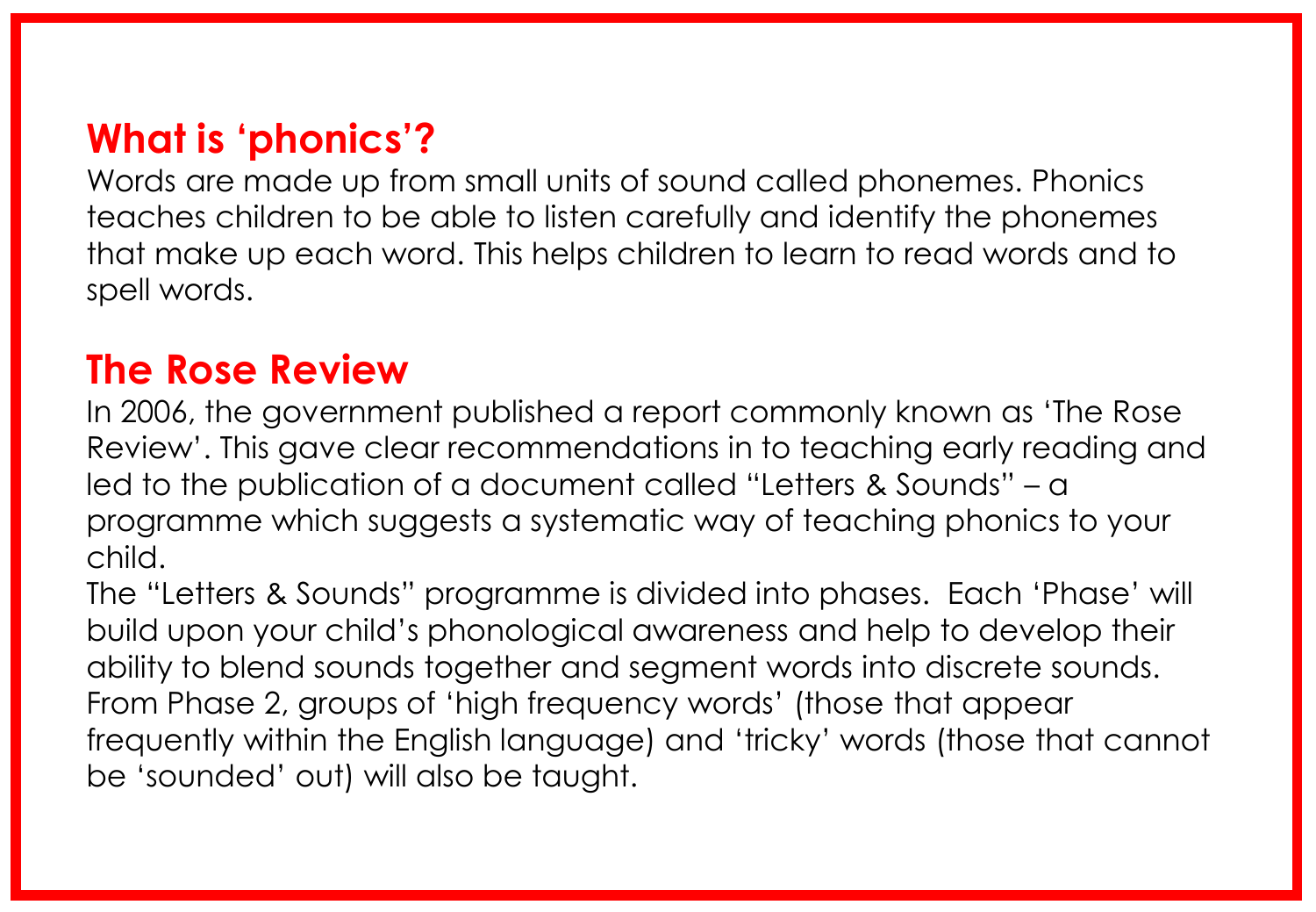#### **What do we do?**

Children of pre-school age work within Phase 1 and at Mayfield Preschool we will help engage your child in pre-reading activities to prepare them for phonics work.

Phase One activities concentrate on developing your children's speaking and listening skills, phonological awareness and oral blending and segmenting. These activities go hand in hand with the physical and practical opportunities that your child experiences at Mayfield Preschool.

Phonics teaching should be multisensory and at Mayfield Preschool we embrace that. This means your child will learn using all their senses, eg: singing, dancing, acting, using magnetic letters, making shapes in the air, looking at pictures, playing games, using computers, making sounds, making choices and as many other ways as possible. This is vital because all children learn differently.

These activities will be fundamental in paving the way for your child to make a good start in reading and writing.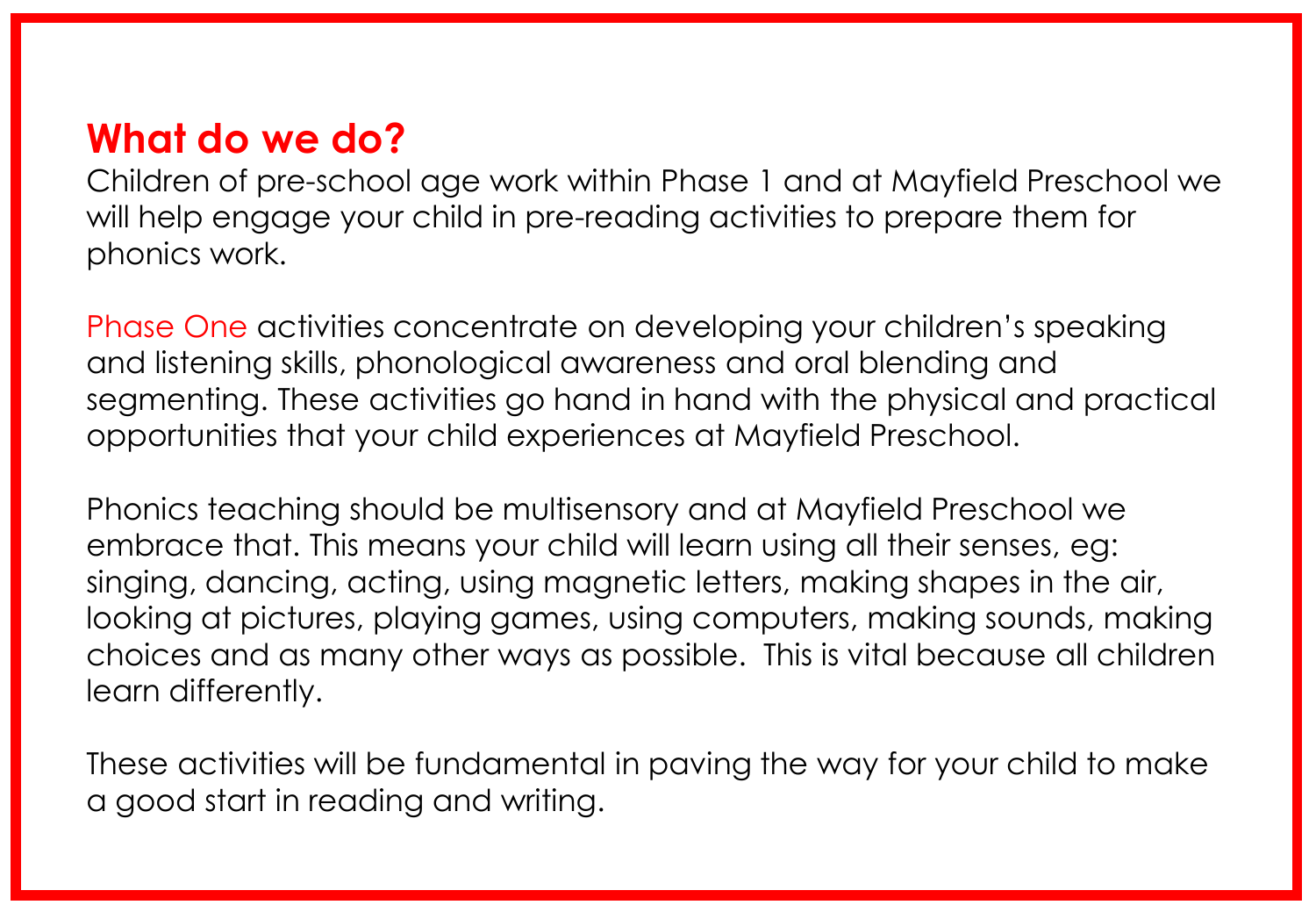#### **Phase One:**

Phase One activities are designed to help practitioners to listen to encourage talking, model good listening and excellent spoken language. The overarching aim is for children to experience regular opportunities to listen and talk extensively about what they see, hear and do.

Within this Phase there are 7 aspects;

- general sound discrimination (looking at environmental and instrumental sounds and body percussion),
- Rhythm
- Rhyme
- Alliteration,
- Voice Sounds
- Oral Blending
- Segmenting

The activities that we do at Mayfield Preschool allow us to be flexible in meeting the needs of every child and we plan week to week in order integrate the activities according to the developing abilities and interests of the children in our setting.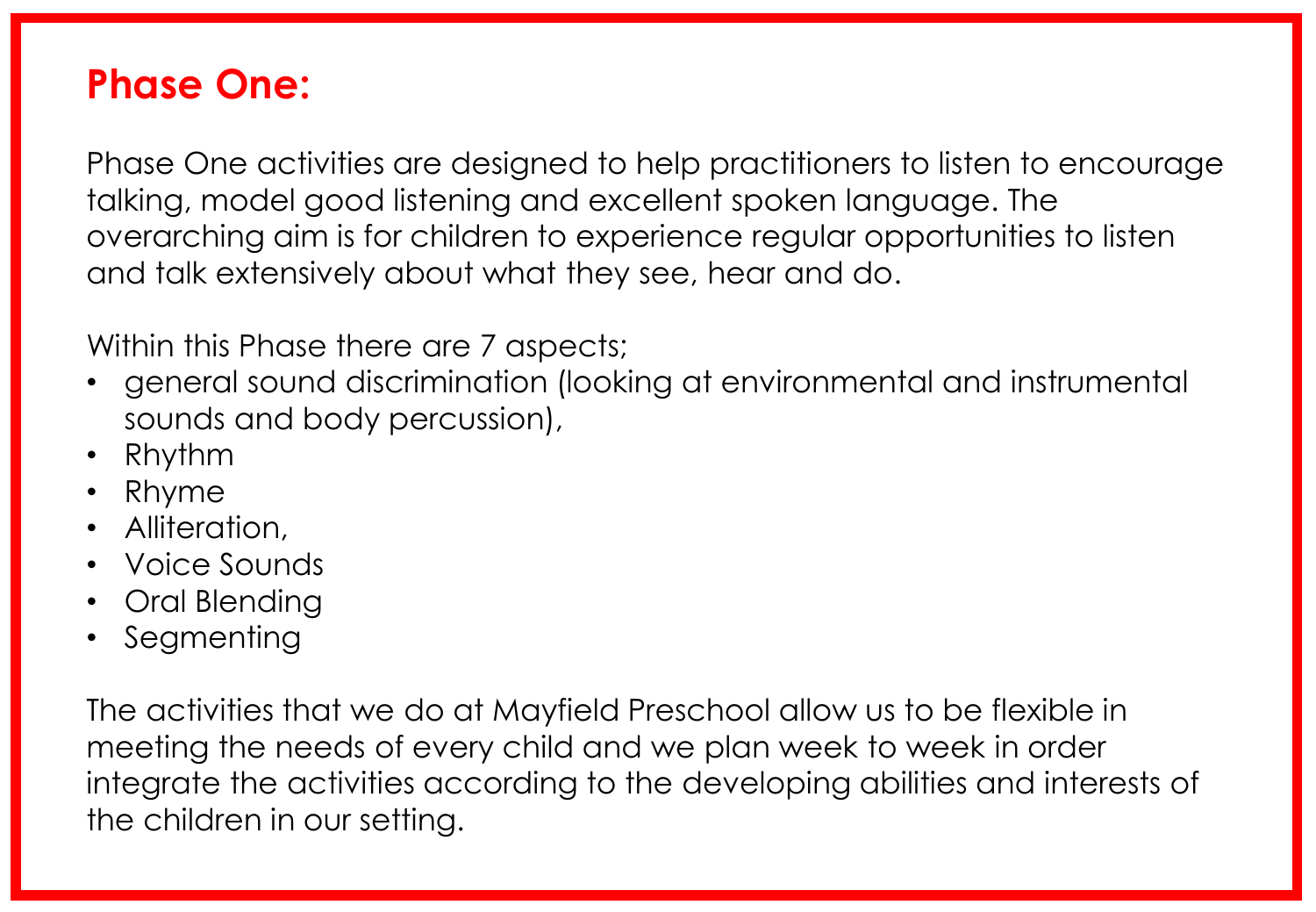### **Helping Your Child at Home**

From a very young age we influence the way our children listen and talk. At nursery we work on helping your child to listen and talk for many purposes and this is something you can continue at home.

- Make time to listen to your child talk: when you meet them from school, at the park, meal times, bath times!
- Make sure that you show them you are interested in what they are saying: use facial expressions, nod and ask questions to help spur them on and enrich their vocabulary.
- Playing with toys: encourage your child to identify the sounds that toys, animals and objects make.
- Listen at home: switch off distracting sounds and encourage your child to really listen – what sounds can they hear? Can they copy the sound? What is making the sound? Can they tell you the order they heard the sounds?
- Play a tune: tap or clap a simple tune and get your child to repeat it, join in or make their own!
- Use puppets/role play: get your child to tell a story through a puppet or make up their own stories.